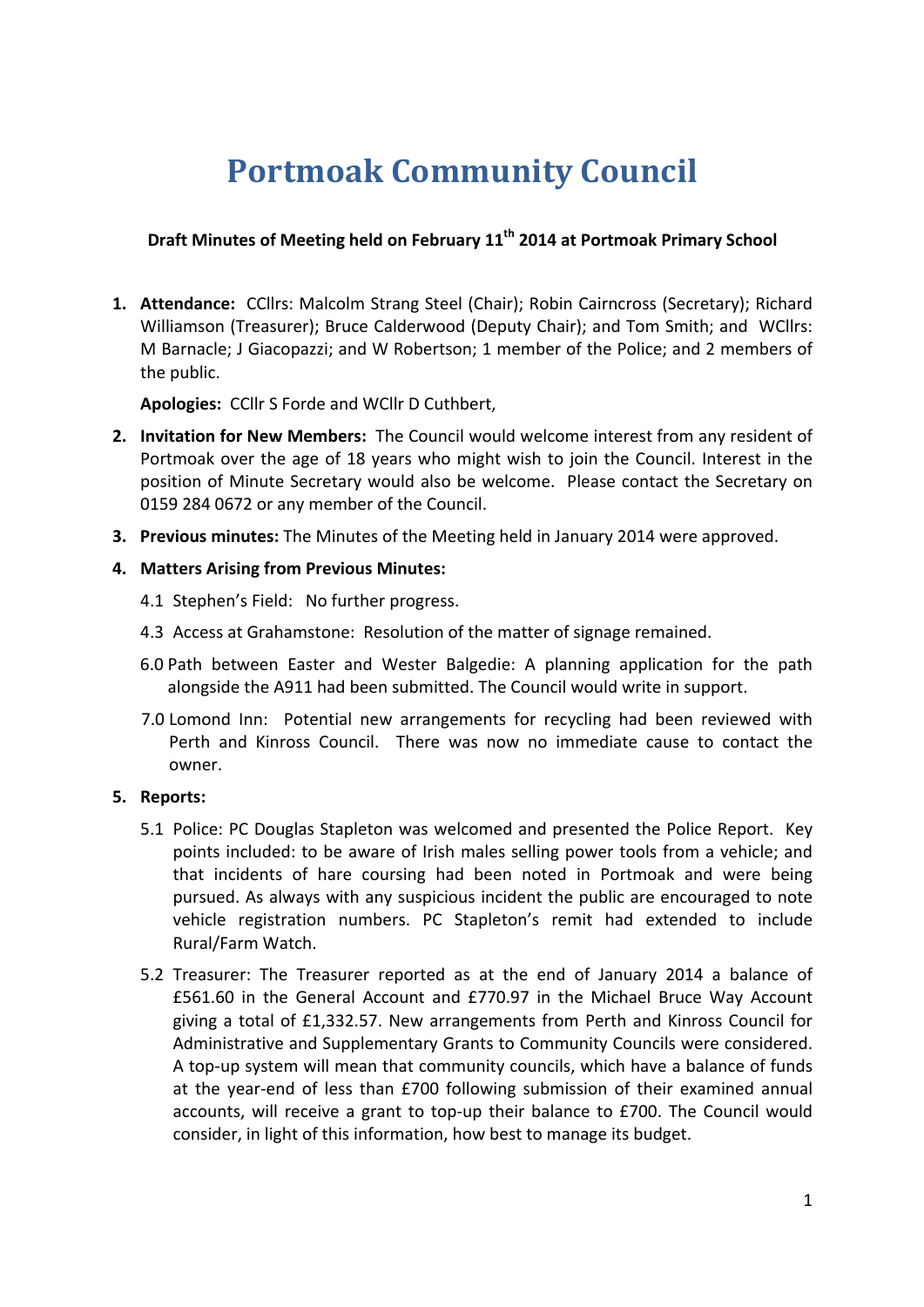5.3 Planning: The CC considered the following planning applications and agreed not to object to:

14/00184FLL, Iona, Back Dykes Road Kinnesswood, modification of windows and door; and

14/00135/PN Vane Farm Nature Centre, application for annual Kinross Show

These decisions were unanimous.

The CC noted:

14/00008/EIA Proposal for 11 windmills at Blairadam, Fife. This was a significant development. Perth and Kinross Council had, on behalf of the Council sought an extension of the consultation period and was pursuing improved View Point information from Kinross-shire. The Council, in light of further information, would consider whether to object to the plans and in parallel would explore eligibility for community benefit. 

13/02250/FLL, P&KC had granted planning consent to modify plots 8, 9, and 10 and had confirmed the path and it maintenance arrangements leading from the Development through these plots and into The Green.

13/01858/FLL Land East of Causeway Cottage, Scotlandwell, Erection of a dwellinghouse and garage. No progress.

13/01976/FLL Plans to revise the junction at Kilmagadwood with A911. This would be determined shortly by Perth and Kinross Council. Safety issues were again raised and noted.

Local Development Plan: The LDP had been adopted by Perth and Kinross Council on  $3<sup>rd</sup>$  February 2014 and should shortly come in to effect. It can be downloaded. Preparations for the successor Plan have now begun.

Developer contributions: The Chairman and Secretary will meet shortly with Ward Councillors and officials to review current concerns. WCllr J Giacopazzi was thanked for his assistance in securing the developer contribution of £400 for trees in The Green.

5.4 Roads: CCllr Bruce Calderwood reported that council members would meet shortly with Daryl McKeown, P&KC Road Safety Officer to review both his own traffic survey of Portmoak and the revised "Summary Road Report" for Portmoak. Informed by this the Council would also write to Keith Brown MSP, Minister for Transport, to support the request for south approaches at Junction 7 on the M90.

Concern about the state of the pavement outside the Shop in Kinnesswood would be discussed with Daryl McKeown. The Council was assured that warning chevrons on the Gullet Bridge were imminent and it would seek advice from Scotlandwell in Bloom about the missing award signs for the village. It was noted that the banking of the narrow footpath alongside the A911 from the Church to Scotlandwell was being trimmed back.

5.5 Paths: CCllr Tom Smith reported that the "Paths Group" of the Council had now been formed. It first task would be to complete an audit of all paths in Portmoak. The establishment of the Group had been widely welcomed.